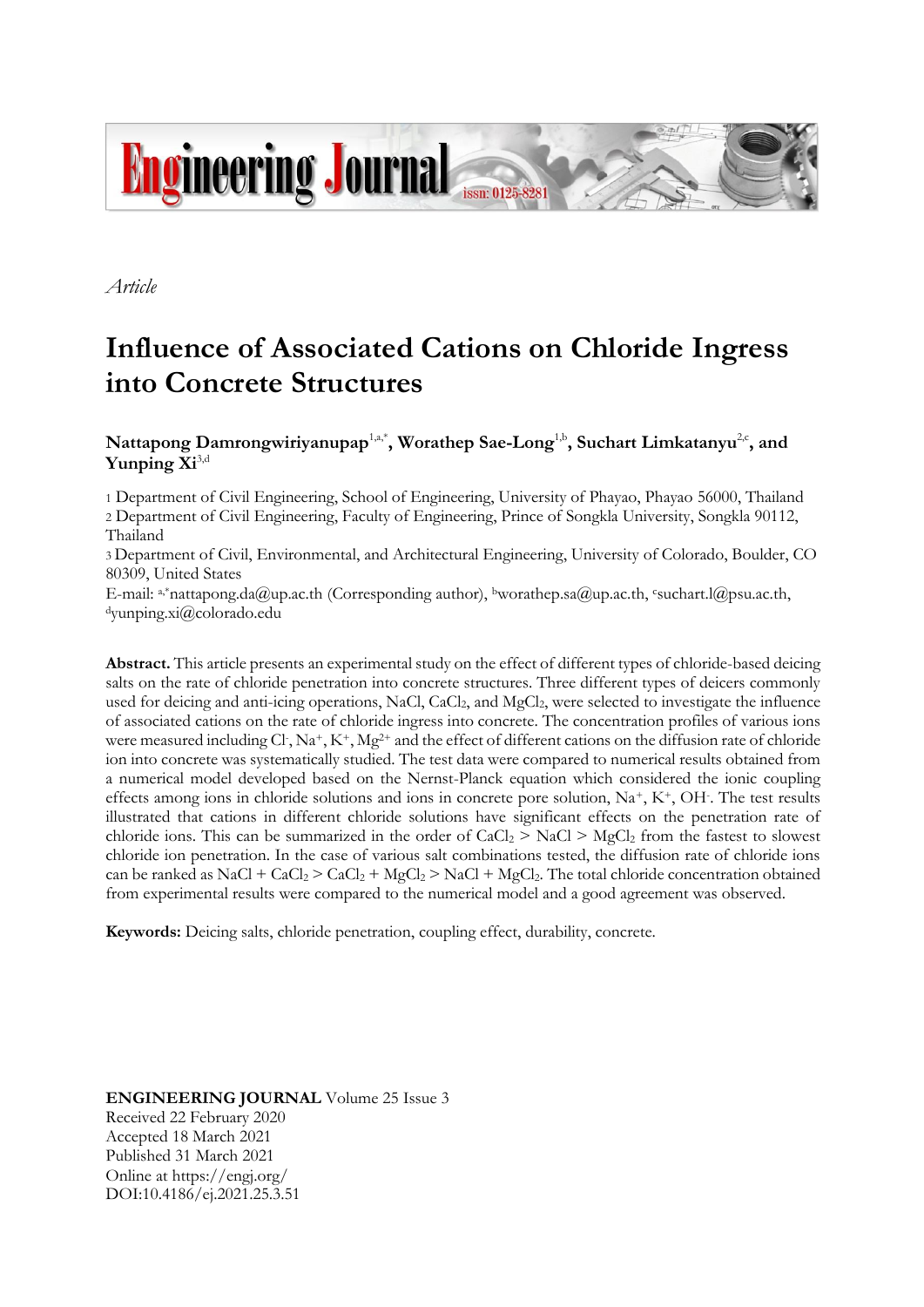## **1. Introduction**

It is well known that chloride is one of the most significant causes of corrosion of steel in reinforced concrete (RC) structures. This deterioration problem can significantly reduce the load-bearing capacity, service life, and aesthetics of RC structures subjected to chloride environments such as bridge decks, concrete pavements, parking garages, and marine/offshore structures. The degradation due to steel corrosion is a very severe problem for the long-term performance of RC structures. Thus, there is a pressing need to study chloride-induced corrosion of reinforcing bars. Deicing salts are the major sources of chloride ions and they are widely used for ice and snow control on roads and bridges in North America and in the countries with heavy snowfall. In some areas, one mile of four-lane roadways requires the application of more than 100 metric tons of deicing salts each year. About 15.4 million tons of road salts used annually in the U.S. for deicing of highways and roadways [1]. Recently, in 2014, the amount of deicing salts applied on roadways in the U.S. increases up to 17 million tons annually reported by the U.S. Geological Survey [2]. In each year, the U.S. spends \$2.3 billion in order to keep roadways clear of snow and ice and it costs \$38 million in Colorado reported by Colorado Department of Transportation (CDOT) for an average winter season [3-5]. The American Highway Users Alliance revealed that heavy snowstorm can cost some states \$300-\$700 million in direct and indirect costs due to lost business income and productivity [6].

The commonly used deicing salts are sodium chloride (NaCl), calcium chloride (CaCl<sub>2</sub>), and magnesium chloride (MgCl2). Calcium magnesium acetate (CMA), potassium acetate (KAC), sodium acetate (NaAC), and potassium formate (KCHO<sub>2</sub>) [1, 7]. However, based on the survey reported by Fay et al. [7], acetates/formates deicers have been used less than 25% while chloride-based deicers are still the most widely used deicing salts. Over the past several years, MgCl<sub>2</sub> liquid deicer has been used by CDOT as an anti-icing chemical applied before a snow storm, because it is more effective, less toxic, and relatively friendly to the environment [8-11]. However, Levelton Consultants Limited [12] and Trahan and Peterson [13] found that MgCl<sub>2</sub> has more harmful effect on infrastructures and roadside vegetation than NaCl so that some local agencies have stopped using MgCl<sub>2</sub> and replaced it by NaCl. In short, several different types of deicing and anti-icing chemicals are used for deicing and anti-icing operations, and the effect of each type of deicer on concrete structures should be studied and understood.

In the actual winter operation of highways and roadways, different deicers are frequently used on the same areas for ice and snow control, for example, magnesium chloride solution can be used before a snow storm for anti-icing, and calcium chloride solid salt can be used during a snow storm for deicing. As a result, multiple species of deicing salts coexist on the surface of roadway and the chemicals penetrate into concrete simultaneously. The review of available literature showed that very few experimental studies were conducted on the simultaneous penetration of different deicing salts into concrete, which is the primary focus of this study. This paper focuses on transport mechanisms of deicing salts into concrete not on scaling and/or damage of concrete due to chloride attack.

Many researches have been contributed on experimental study of chloride ingress into concrete that the studies were conducted by mixing and/or immersing cement paste specimens or mortars with different types of chloride solutions. Different from those studies, concrete specimens were ponded on the top surface by different types of solutions made of various chloride-based salts that can represent the use of deicers in the reality. This method is similar to the test of AASHTO T 259 (Standard Method of Test for Resistance of Concrete to Chloride Ion Penetration). The penetration rates of the chloride as well as positive ions were studied and analyzed. The penetration processes were considered as onedimensional rather than two-dimensional diffusion which is the case of concrete samples immersed in chloride solutions.

Al-Hussaini et al. [14] conducted an experimental study on the effect of free chloride ion source mixed in cement mortar. Two different types of chlorides, NaCl and CaCl2, were used in the study. They found that NaCl presented more free chloride ion than CaCl<sub>2</sub> at all concentrations, from 0.5% to 2% by mass of cement, and pH of cement mortars were lower in the case of NaCl. As a result, cement mortars mixed with NaCl can accelerate the corrosion mechanism when compared with CaCl<sub>2</sub>. On the other hand, Arya et al. [15] reported that  $CaCl<sub>2</sub>$  had greater effect than NaCl in terms of producing more free and bound chloride ions when mixed in concrete and immersed in the chloride solutions. Also, they found from the thin cement paste specimens immersed in 20 g/l of different types of chloride solutions that associated cation in the chloride solutions was one of the most important factors affecting chloride binding capacity. The highest free chloride content was found from the specimens immersed in MgCl<sub>2</sub> solution and it decreased in the order of  $MgCl_2 > NaCl > Sea-water > CaCl_2$ . The same trend was also seen in the case of bound and total chloride that samples submerged in MgCl<sub>2</sub> had the highest binding chloride and total chloride content, and it could be ranked in the order of  $MgCl_2 > CaCl_2 > NaCl > Sea$ -water for both bound and total chloride content.

The penetration rate of different types of deicing salts in concrete was selected as the indicator in this study for the penetration of chloride driven by more than one type of deicers. The difference in the penetration rate of different deicers is caused by associated cations in the chloride solutions. The laboratory tests were conducted to evaluate the penetration rates of six different groups of chloride-based deicers, i.e. 3% NaCl, 3% CaCl<sub>2</sub>, 3% MgCl<sub>2</sub>,  $3\%$  NaCl +  $3\%$  CaCl<sub>2</sub>,  $3\%$  NaCl +  $3\%$  CaCl<sub>2</sub>, and  $3\%$  $CaCl<sub>2</sub> + 3% MgCl<sub>2</sub>$ . The ponding test was used in the study. This method was chosen because it is very much similar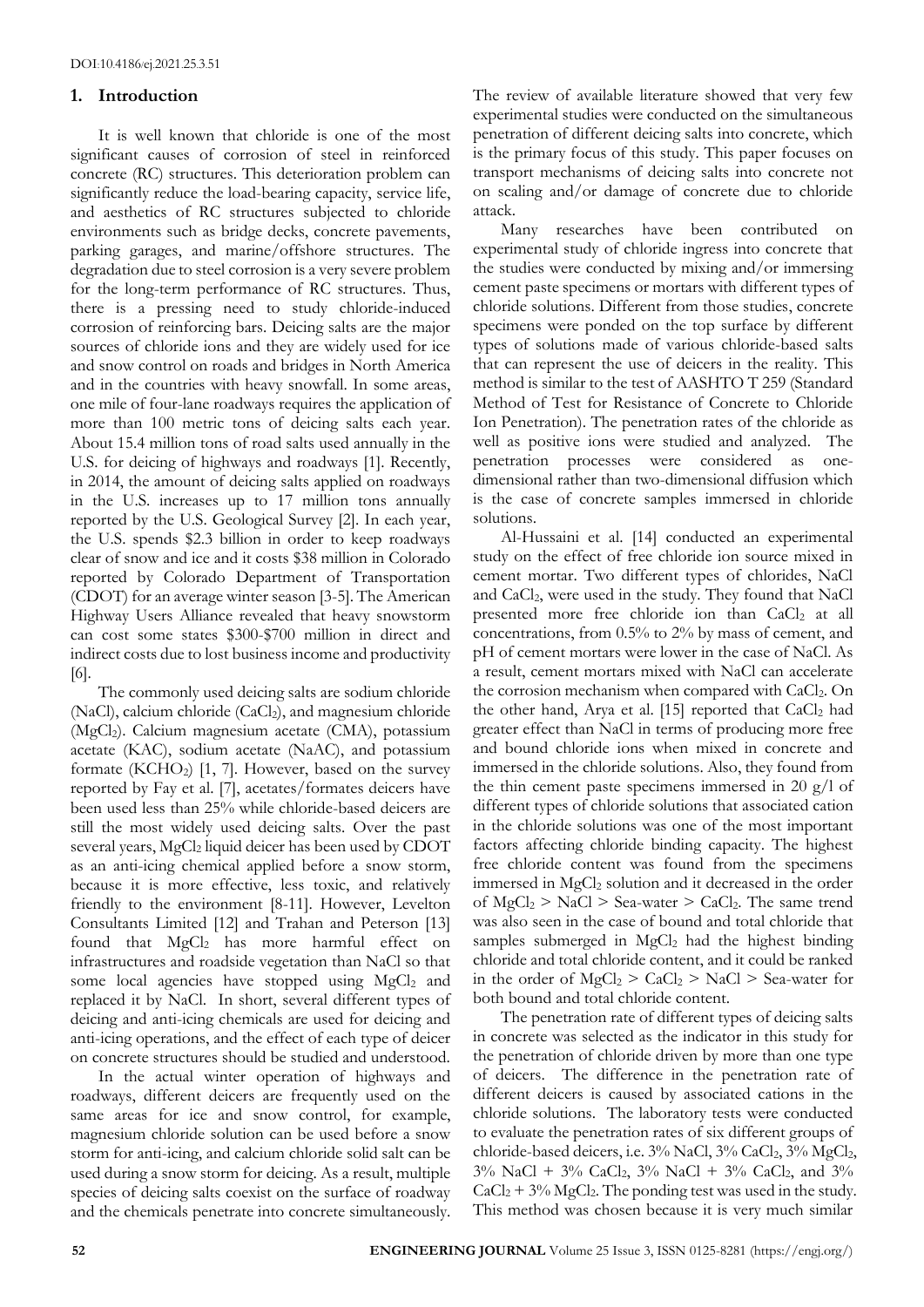to the actual situation in reality, where deicing salts are applied on the top surface of concrete structures such as pavements, parking lots, and bridge decks, and then ingress into the deep portion of concrete where reinforcing steels were located.

#### **2. Experimental Procedure**

The mix proportions with two different water-cement ratios, 0.55 and 0.65, were used in this study, shown in Table 1. Portland cement type I was used in the concrete mixtures. The fine aggregate was the local river sand with a specific gravity of 2.65 and a fineness modulus of 2.50, while coarse aggregate was the crushed lime stone with the size of 19 mm and a specific gravity of 2.70, respectively. After 28 days of curing, all specimens were immersed in water for 30 days to achieve saturation. The chloride ponding test was conducted in saturated condition and in room temperature as  $20 °C$  so that the effects of moisture and temperature can be excluded. The average 28-day compressive strengths of the concrete samples for  $w/c =$ 0.65 and 0.55 are 22.06 and 24.43 MPa, respectively. In order to perform chloride ponding test, the ponding reservoirs were designed and installed on top of concrete specimens. The reservoirs were made by 5" (12.5 cm) tall plastic sleeves cut from PVC concrete cylinder molds with 4" (10 cm) diameter. Then, PVC sleeves were put on the top of concrete specimens for 2" (5 cm) in depth that created a 3" (7.5 cm) reservoir on the top surface of specimens. Steel band clamps were used to tighten the PVC sleeves. A bead of silicone was added around the interface between sleeve and specimen to further prevent water leakage and create watertight compartment for chloride solution at the top of specimen as seen in Fig. 1.

| Table 1. | Concrete mix design. |  |
|----------|----------------------|--|
|          |                      |  |

| Content                               | Proportions      |                  |
|---------------------------------------|------------------|------------------|
|                                       | Mix <sub>1</sub> | Mix <sub>2</sub> |
| Water-cement ratio (w/c)              | 0.65             | 0.55             |
| Weight of water (kg/m <sup>3</sup> )  | 232              | 213              |
| Weight of cement (kg/m <sup>3</sup> ) | 356              | 387              |
| Weight of sand (kg/m <sup>3</sup> )   | 847              | 702              |
| Weight of gravel (kg/m <sup>3</sup> ) | 904              |                  |

Once the silicone had dried, all specimens were exposed to chloride solutions. The six different groups of chloride solutions, as mentioned above, were ponded on the top of samples. The bottom face of specimen was exposed to distilled water and kept in room temperature as shown in Fig. 2. The experimental program is summarized in Fig. 3. After each exposure period (15 and 30 days) the samples were removed from the solutions and cleaned by removing salts, and then dried at room temperature for one day. After the specimens had dried the surface were cleaned from salt deposit on the top

surface by using a wire brush. In order to obtain chloride profiles, the chloride concentrations at different depths were measured by samples of concrete powder collected at various depth from the surface exposed to chloride solutions by the water-soluble method [16]. The results from this analysis represented in a profile of free chloride concentration as a weight percentage of concrete weight [17]. The concentration of sodium and potassium ions was analyzed using titration method.

#### **3. Results and Discussion**

The free chloride concentration profiles corresponding to different types of deicing salts are illustrated in Figs. 4-11. Figures 4, 5, 8, and 9 are plotted for specimens with  $0.55$  w/c exposed to the chloride solutions, and Figs. 6, 7, 10 and 11 represent the samples with  $w/c = 0.65$ . These plots show both 15 and 30 days of exposure and will be discussed in three cases; 1) chloride profiles of samples exposed to different single types of salts  $(3\% \text{ NaCl}, 3\% \text{ CaCl}_2, \text{ and } 3\% \text{ MgCl}_2); 2)$ different combinations of the salts  $(3\%$  NaCl +  $3\%$  CaCl<sub>2</sub>,  $3\%$  NaCl +  $3\%$  CaCl<sub>2</sub>, and  $3\%$  CaCl<sub>2</sub> +  $3\%$  MgCl<sub>2</sub>); and 3) the effect of cations. In the discussion of the three cases, the test data will also be compared with simulation models.



Fig. 1. A concrete specimen prepared for the chloride ponding test.



Fig. 2. Chloride ponding test set up.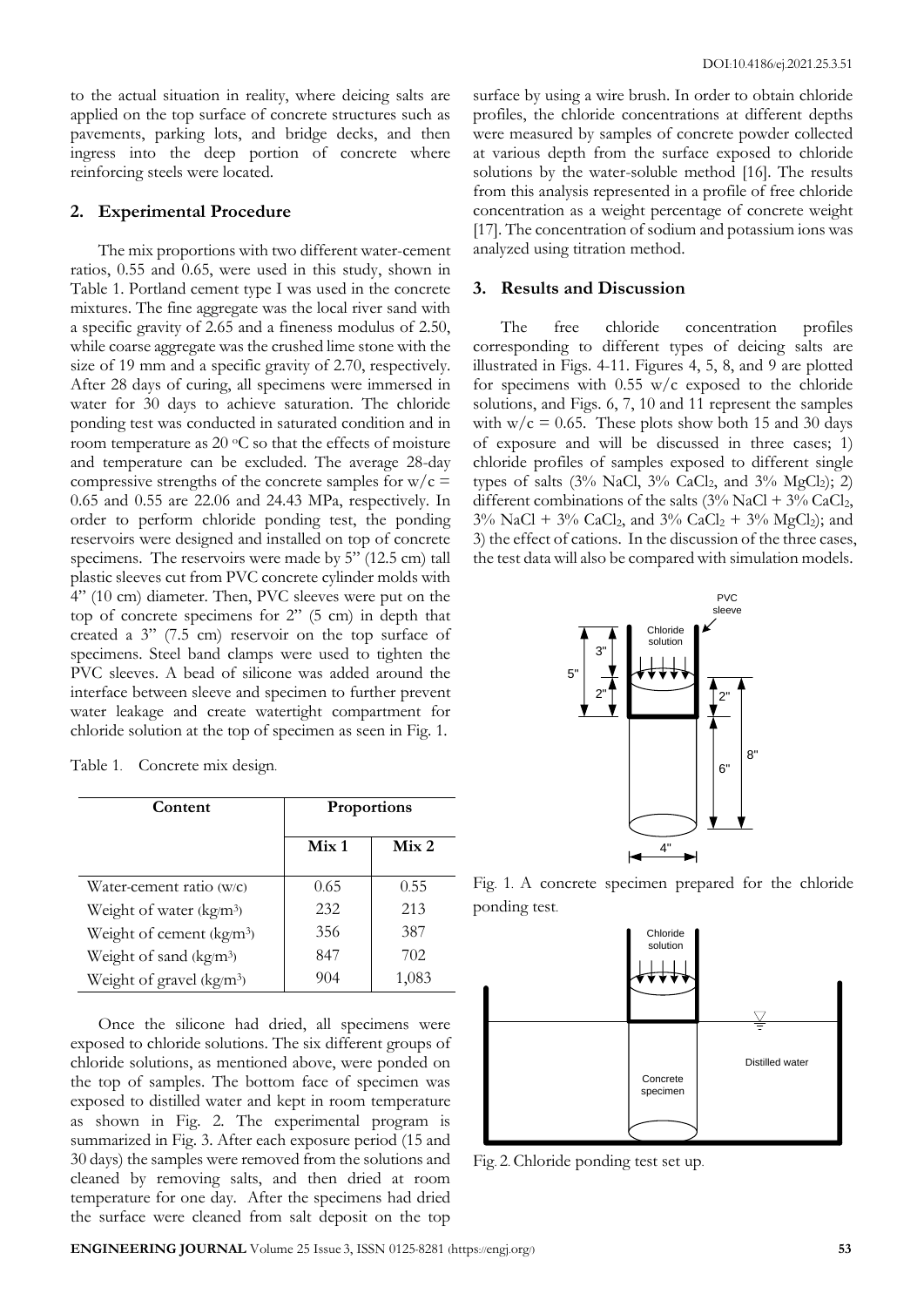

#### **3.1. Case 1: Single Salt Ponding**

It can be observed from the profiles in Fig. 4, 5, 8, and 9 that the chloride concentration decreases with increasing depth from the top surface and the chloride concentrations from 3% CaCl<sup>2</sup> solution tend to be the highest when compared to  $3\%$  NaCl and  $3\%$  MgCl<sub>2</sub>, at the same depth. This is because 3% solid CaCl<sub>2</sub> salt diluted in water produces more chloride ions than 3% NaCl and 3% MgCl2. The generation of the three chloride-based salts in solution can be described as Eq. (1), (2), and (3). In order to compare the test results with numerical results, 3% NaCl, 3% CaCl<sub>2</sub>, and 3% MgCl<sub>2</sub> by weight diluted in 1 liter of distilled water can be converted into mol/l as 0.513, 0.270, and 0.148, respectively. One can see from Eq. (1) through  $(3)$  that  $3\%$  CaCl<sub>2</sub> can generate chloride ions higher than 3% NaCl and 3% MgCl<sub>2</sub>, and 3% MgCl<sub>2</sub> produces the smallest amount of chloride ions in solution. This means, at the fixed depth, the highest chloride concentration is found in the case of  $3\%$  CaCl<sub>2</sub> and the lowest one occurs in the case of  $MgCl<sub>2</sub>$ .

3% (0.513 / ) (0.513 / ) (0.513 / ) *NaCl Na Cl mol l mol l mol l* (1) 2 <sup>2</sup> 3% 2 (0.270 / ) (0.270 / ) 2(0.270 / ) *CaCl Ca Cl mol l mol l mol l* (2)

$$
(0.270 mol/t) + 2(0.270 mol/t)
$$
  
\n
$$
3\%MgCl_2 \rightarrow Mg^{2+} + 2Cl^{-}
$$
  
\n
$$
(0.148 mol/t) + 2(0.148 mol/t)
$$
 (3)

However, there is a slight difference of chloride concentration that can be observed in the cases of 3%  $CaCl<sub>2</sub>$  and  $3\%$  NaCl. This is because these two salts produce almost the same amount of chloride ions. Another reason is due to the use of low alkali cement and low concentration of chloride solutions. This can be explained by the Nernst-Planck equation as illustrated in Eq. (7) and will be discussed later that the ionic interaction among ions in chloride solutions and ions in concrete pore solution. So, the rate of chloride penetration under single salt ponding mainly depends on the amount of chloride in the solution. The other ions (positive or negative ions), such as Na+, K<sup>+</sup> and OH- , have less effect on the penetration rate of chloride [18-25].



Fig. 4. Chloride profiles of concrete specimen at 15 days of exposure with 0.55 water-cement ratio.



Fig. 5. Chloride profiles of concrete specimen at 30 days of exposure with 0.55 water-cement ratio.



Fig. 6. Chloride profiles of concrete specimen at 15 days of exposure with 0.65 water-cement ratio.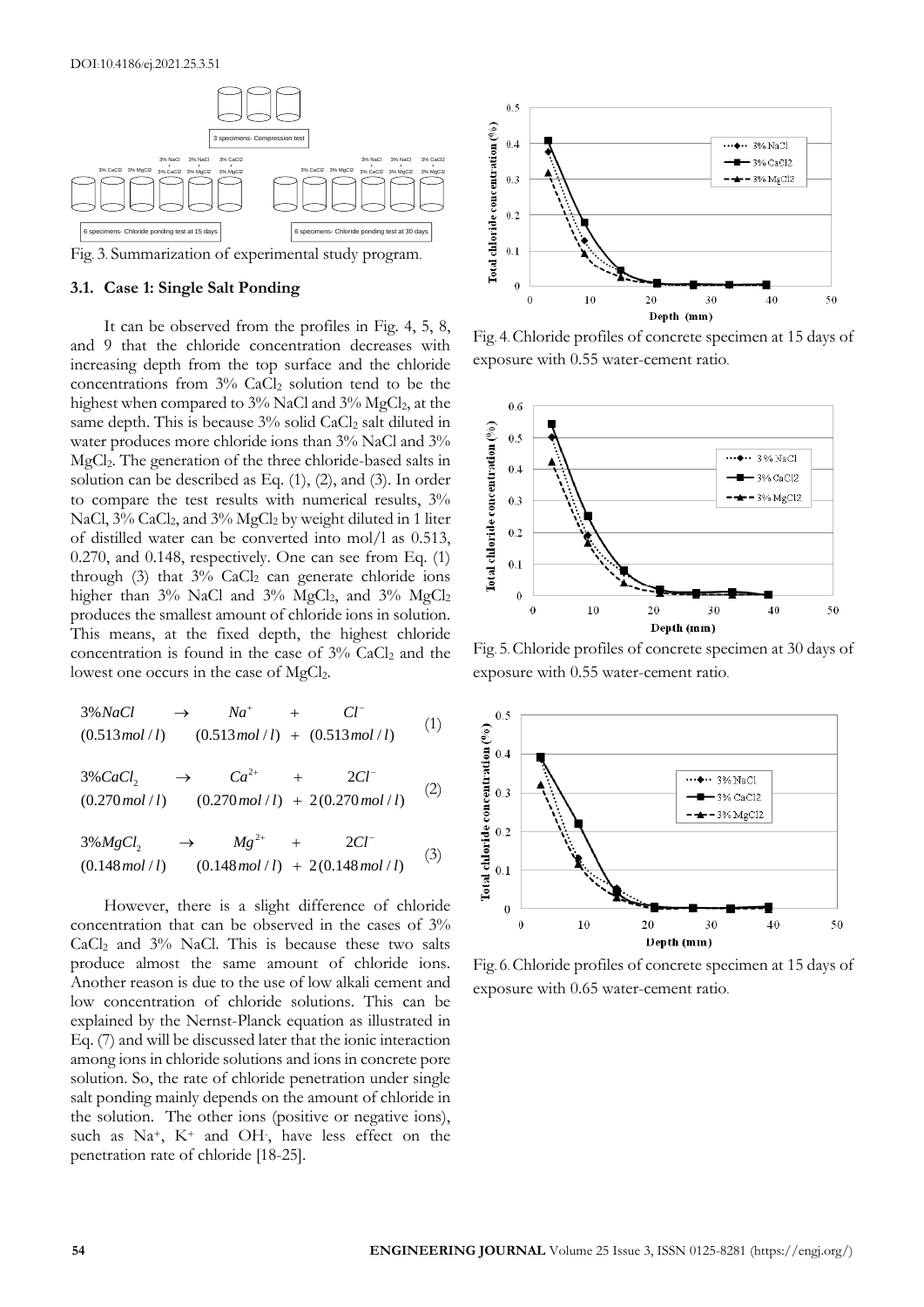

Fig. 7. Chloride profiles of concrete specimen at 30 days of exposure with 0.65 water-cement ratio.



Fig. 8. Chloride profiles of concrete specimen exposed to a combination of chloride solutions at 15 days of exposure with 0.55 water-cement ratio.



Fig. 9. Chloride profiles of concrete specimen exposed to a combination of chloride solutions at 30 days of exposure with 0.55 water-cement ratio.

## **3.2. Case 2: Multiple Salts Ponding**

As previously mentioned, in reality, more than one type of deicing salts are frequently used at the same location on pavements and parking structures. Therefore, how different types of salts contribute to the penetration mechanism of chloride in concrete is important. To this end, the three groups of mixed chloride solutions were ponded on the top of concrete specimens. The chloride profiles at 15 and 30 days of exposure are shown in Fig. 8 and 9 for the concrete samples with 0.55 water-cement ratio and Figs. 10 and 11 for the samples with 0.65 watercement ratio.

Similar to the experimental results of single type of salt, the specimens exposed to the combinations of  $CaCl<sub>2</sub>$ with another type of salt tend to have higher concentration at the same depth, which correspond to the faster rate of chloride penetration. The highest concentration is found in the case of  $3\%$  NaCl +  $3\%$  CaCl<sub>2</sub> which provides the highest concentration of chloride ions in the solution as noticed in Eq. (4). The specimens exposed to  $3\%$  NaCl +  $3\%$  MgCl<sub>2</sub> and  $3\%$  CaCl<sub>2</sub> +  $3\%$  MgCl<sub>2</sub> have lower chloride concentrations than that of  $3\%$  NaCl +  $3\%$  CaCl<sub>2</sub> due to the lower concentrations of chloride ions in the solutions as shown in Eq.  $(5)$  and  $(6)$ .

$$
3\%NaCl + 3\%CaCl_2 \rightarrow Na^+ + Ca^{2+} + 3Cl^-
$$
\n
$$
(0.513mol/l) + (0.270mol/l) \rightarrow (0.513mol/l) + (0.270mol/l) + (1.053mol/l)
$$

 $Mg^2$  $3\% NaCl$  +  $3\% MgCl_2$   $\rightarrow$   $Na^+$  +  $Mg^{2+}$  +  $3Cl^ (0.513 \text{ mol}/l) + (0.148 \text{ mol}/l) \rightarrow (0.513 \text{ mol}/l) + (0.148 \text{ mol}/l) + (0.809 \text{ mol}/l)$ (5)

 $2+$   $14$  $2\%$  CaCl<sub>2</sub> +  $3\%$ MgCl<sub>2</sub>  $\rightarrow$  Ca<sup>2+</sup> + Mg<sup>2+</sup> + 4Cl<sup>-</sup>  $(0.270 \text{ mol}/l) + (0.148 \text{ mol}/l) \rightarrow (0.270 \text{ mol}/l) + (0.148 \text{ mol}/l) + (0.836 \text{ mol}/l)$ (6)

The transport process of multiple ionic species in concrete can be described using Nernst-Planck equation which includes two transport mechanisms due to the concentration gradient and the ionic interaction. The flux equation of each ionic species is expressed as:

$$
J_i = -D_i \left( \frac{\partial C_i}{\partial x} + \frac{z_i F}{RT} \frac{\partial \phi}{\partial x} C_i \right) \tag{7}
$$

where  $C_i$  is the ion concentration,  $D_i$  is the diffusion coefficient,  $z_i$  is the charge number,  $F$  is the Faraday's constant, R is the gas constant, T is the temperature,  $\Phi$  is the electrostatic potential, and index i represents the i-th species.]



Fig. 10. Chloride profiles of concrete specimen exposed to a combination of chloride solutions at 15 days of exposure with 0.65 water-cement ratio.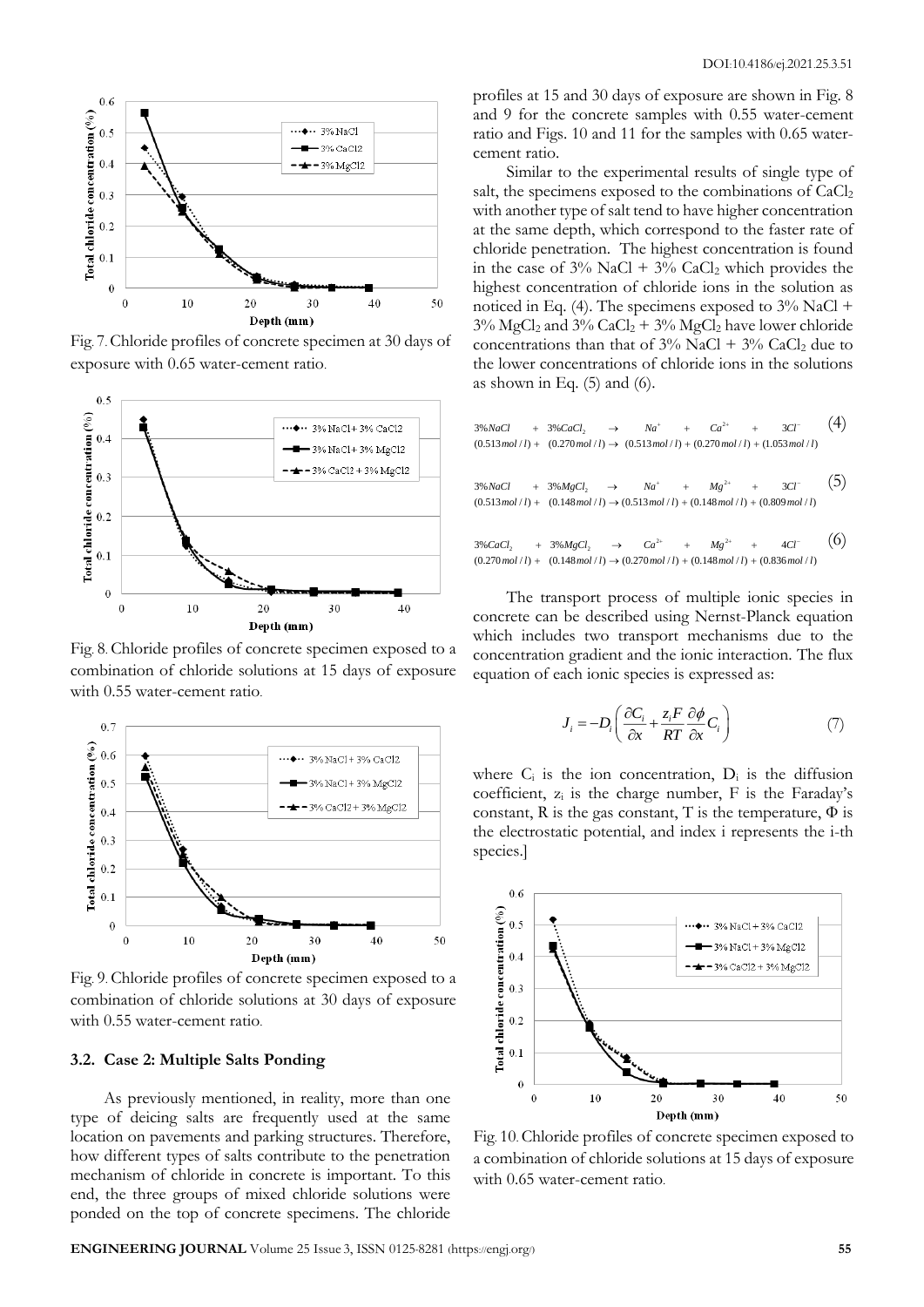

Fig. 11. Chloride profiles of concrete specimen exposed to a combination of chloride solutions at 30 days of exposure with 0.65 water-cement ratio. Fig. 12. A comparison between numerical and

Theoretically, the Nernst-Planck equation can be used to explain the penetration of multi-types of chloride solutions into concrete. The equation takes into account the ionic coupling among ions in chloride solutions and ions in concrete pore solution,  $K^+$ , Na<sup>+</sup>, and OH $\cdot$  [18-25]. This is necessary because different type of salt has different associated cation that can affect the ionic transport, and the effect is taken into account mainly in the second term of Eq. (7). In order to compare the experimental results with theoretical prediction based on the Nernst-Planck equation, the test results of concrete specimens exposed to chloride solutions with 0.55 watercement ratio at 15 and 30 days of exposure are plotted against the numerical results obtained by the Nernst-Planck equation [17]. Figures 12 through 15 show the total chloride profiles obtained from the present study compared to the numerical results. It is evident that the concretes subjected to  $3\%$ MgCl<sub>2</sub> have lower chloride concentration than  $3\%$ NaCl and  $3\%$ CaCl<sub>2</sub> at 15 and 30 days of exposure as shown in Figs. 12 and 13, respectively. While, chloride concentrations in specimens exposed to  $3\%$ NaCl are quite similar to  $3\%$ CaCl<sub>2</sub> at any depths. This is due to 3%NaCl solution provides amount of chloride ions almost equivalent to  $3\%$ CaCl<sub>2</sub> solution which is 0.513 mol/l and  $0.540$  mol/l for  $3\%$  NaCl and  $3\%$ CaCl<sub>2</sub>, respectively, whereas, chloride ions released from  $3\%$ MgCl<sub>2</sub> are lower than that of  $3\%$  NaCl and  $3\%$ CaCl<sub>2</sub> as explained in Eq. (1) through (3). Similar tendencies are observed for the specimens exposed to  $3\%$ MgCl<sub>2</sub> mixed with other two chloride solutions, 3% NaCl and 3% CalCl<sub>2</sub>. As exhibited in Figs. 14 and 15, chloride ions produced from  $3\%MgCl_2+3\%NaCl$  and  $3\%MgCl_2+3\%CaCl_2$  are less than  $3\%$ NaCl+3%CaCl<sub>2</sub> resulting in lower chloride concentrations at 15 and 30 days of exposure. In addition, chloride concentrations in concrete ponded with  $3\%MgCl<sub>2</sub>+3\%NaCl$  are almost the same as  $3\%MgCl<sub>2</sub>+3\%CaCl<sub>2</sub>$  at any depths. This can be clearly explained as Eq. (4) through (6) that the mixed chloride solution of  $3\%MgCl<sub>2</sub>+3\%NaCl$  produces the amount of chloride ions (0.809 mol/l), which is almost equivalent to the solution of  $3\%MgCl_2+3\%CaCl_2$  (0.836mol/l) and

chloride ions created from each of these two mixed solutions is less than the solution of  $3\%$ NaCl+3%CaCl<sub>2</sub>.



experimental result of specimens at 15 days of exposure.

#### **3.3. Case 3: The Effect of Cations**

It is noticed from Figs. 12-15 that the total chloride concentrations obtained from the present study agree very well with the numerical results. Therefore, the Nernst-Planck equation can be used to simulate not only the transport of chloride ions but also other chemical species in concrete. The concentration profiles of two cation species, Na+ and K+, predicted by the Nerns-Planck equation [17] are compared with the test data obtained from concrete specimens with 0.55 water-cement ratio exposed to three different chloride solutions,  $3\%$ NaCl,  $3\%$ CaCl<sub>2</sub>, and 3% MgCl<sub>2</sub>, at 15 days of exposure as illustrated in Figs. 16-18. As one can see, the sodium, potassium, and magnesium profiles resulting from the ponding tests show similar trends as predicted by the prediction model. Figure 16 exhibits the trend of sodium concentration, which is similar to the chloride concentration in that the sodium concentration decreases with an increasing depth from the top surface. This is because when the concrete samples were exposed to 3% NaCl, there was no chloride and sodium ion in the concrete pore solution (inside concrete) at the beginning, chloride and sodium concentration gradients drive from the top to bottom surface. Whereas, different trend is observed for potassium ion that the concentration of potassium increases with increasing depth from the top surface. The main reason is that the concentration profile of potassium is high inside and low outside, and there was no potassium ion at the top (exposed) surface at the beginning of the test. Sodium and potassium profiles of concrete exposed to  $3\%$ CaCl<sub>2</sub> at 15 days of exposure are illustrated in Fig. 17. In this case, there is no source of sodium and potassium ion at the top (exposed) surface so the concentration gradient of sodium and potassium drive from inside to outside of concrete specimen resulted in the decrease of sodium and potassium concentration with increasing depth. Similar trends of sodium and potassium profiles are observed for the concrete samples exposed to  $3\%$ MgCl<sub>2</sub> at 15 days of exposure as shown in Fig. 18. In contrast to sodium and potassium profiles, the driving force of magnesium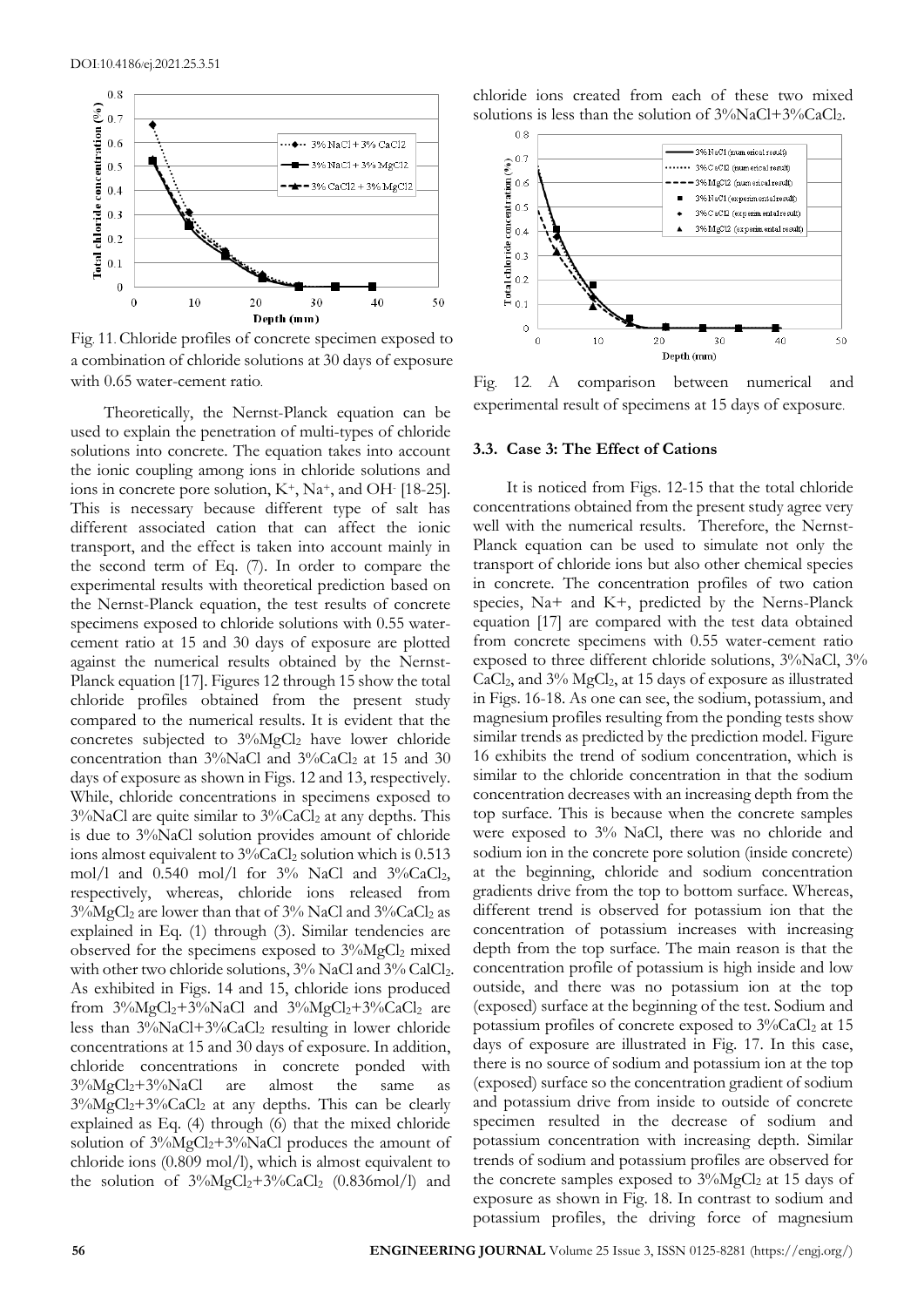concentration is from the top surface (the exposed surface) to the bottom surface so the magnesium concentration decreases when the depth increases. From the comparison point of view, it can be concluded that the cations in the chloride solutions have influence to a certain extent on the penetration of chloride ions into concrete structures.



Fig. 13. A comparison between numerical and experimental result of specimens at 30 days of exposure.

## **4. Conclusions**

1) An experimental study was conducted on the penetration of various types of deicing salts into concrete. Three different types of deicers, i.e. chloride-based salts, were selected to investigate the penetration rate of chloride solutions.

2) Concrete specimens were divided into six groups exposed to six different chloride solutions: three single salt solutions 3% NaCl, 3% CaCl<sub>2</sub>, 3% MgCl<sub>2</sub>; and three multisalt solutions  $3\%$  NaCl +  $3\%$  CaCl<sub>2</sub>,  $3\%$  NaCl +  $3\%$ MgCl<sub>2</sub>, and  $3\%$  CaCl<sub>2</sub> +  $3\%$  MgCl<sub>2</sub>.

3) In order to investigate the penetration mechanisms of the multispecies chloride solutions, the moisture and temperature effects were excluded by using saturated and isothermal condition.

4) The experimental results show that the chloride penetration rate depends on the chloride concentration generated by the deicing chemicals, and that the cations in chloride solutions have significant effect on the penetration rate of chloride ions. The chloride penetration rates of the chemicals can be summarized in the order of  $CaCl<sub>2</sub> > NaCl > MgCl<sub>2</sub>$  from the fastest to slowest chloride ion penetration in the case of single salt solutions. In the case of multi-salt combinations, the penetration rate of chloride ions can be ranked as  $NaCl + CaCl<sub>2</sub> > CaCl<sub>2</sub>$  $+$  MgCl<sub>2</sub>  $>$  NaCl  $+$  MgCl<sub>2</sub>.

5) The corrosion initiation time of reinforcing steel in reinforced concrete structures exposed to different deicers can vary due to the critical chloride content contributed from salts which produce various levels of free and bound chloride ions. From the present experimental results, the deicing salts with  $CaCl<sub>2</sub>$  can produce the highest penetration rate for chloride ions.

6) The experimental results are compared to the numerical results obtained based on the Nernst-Planck equation which accounts for the interaction between multiple ions. A good agreement was obtained in terms of total chloride concentration. The monotonic trends of sodium, potassium, and magnesium profiles obtained from the experiment is noticed when compared to the mathematical model.



Fig. 14. A comparison between numerical and experimental result of specimens at 15 days of exposure.



Fig. 15. A comparison between numerical and experimental result of specimens at 30 days of exposure.



Fig. 16. A comparison between numerical and experimental result of specimens exposed to 3% NaCl at 15 days of exposure.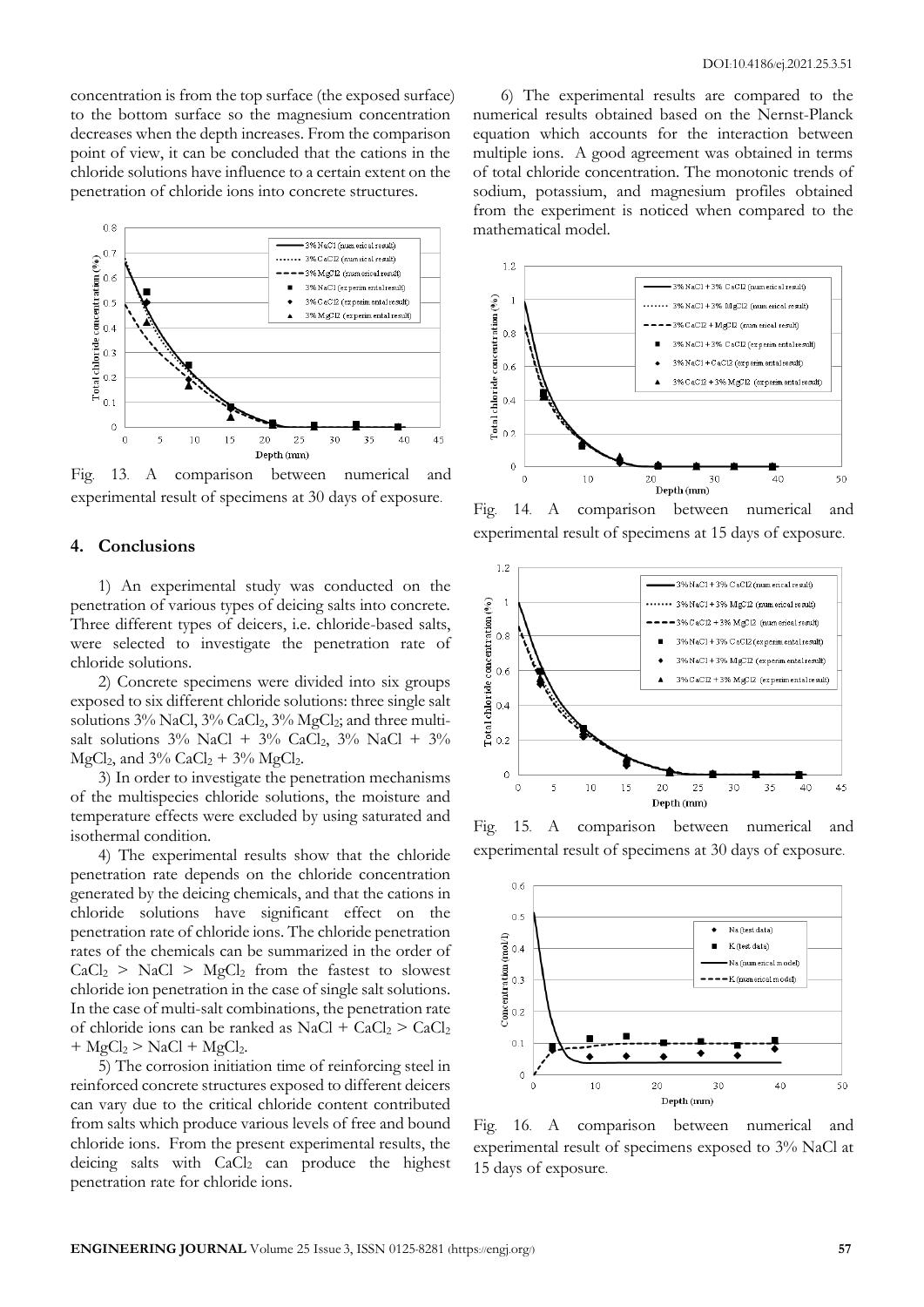

Fig. 17. A comparison between numerical and experimental result of specimens exposed to  $3\%$  CaCl<sub>2</sub> at 15 days of exposure.



Fig. 18. A comparison between numerical and experimental result of specimens exposed to 3% MgCl2 at 15 days of exposure.

## **Acknowledgement**

This work was financially supported by NSF Grant CMMI-0727749 to the University of Colorado Boulder and the University of New Hampshire, the TRF New Research Scholar Grant no. MRG5580222 and MRG6180056, and the TRF Senior Research Scholar Grant No. RTA6280012. The part of the present work was also supported by the European Commission Research Executive Agency via the Marie Skłodowska-Curie Research and Innovation Staff Exchange Project (689857-PRIGeoC-RISE-2015), the Industry Academia Partnership Programme-2 (IAPP1617\16) "Development of Sustainable Geopolymer Concrete.", and Unit of Excellence for Innovation in Infrastructures and Advanced Construction Management, University of Phayao, Grant no. FF64-UoE001.

#### **References**

[1] R. Basu, J. S. Breshears, and E. C. Clausen, "Calcium magnesium acetate at lower production cost: production of CMA deicer from biomass," Federal Highway Administration, Virginia Report No. FHWA-RD-98-055, 1999.

- [2] U.S. Geological Survey, "Salt," 2014. [Online]. Available: [http://minerals.usgs.gov/minerals/pubs/commodi](http://minerals.usgs.gov/minerals/pubs/commodity/salt/mcs-2014-salt.pdf) [ty/salt/mcs-2014-salt.pdf](http://minerals.usgs.gov/minerals/pubs/commodity/salt/mcs-2014-salt.pdf)
- [3] Federal Highway Administration, "Our nation's highways – selected figures and facts," U.S. Department of Transportation, 2000.
- [4] K. O'Keefe and X. Shi, "Synthesis of information on anti-icing and pre-wetting for winter highway maintenance practices in North America," Western Transportation Institute, Montana State University, Bozeman, USA, 2005.
- [5] T. M. Kostigen, "Winter weather dilemma: balancing salt, safety (2014) special for USA TODAY," 2014. [Online]. Available: http://www.usatoday.com/story/news/nation/201 4/12/13/kostigen-ice-road-technology/20239695
- [6] American Highway Users Alliance, "The economic costs of disruption from a snowstorm," 2014. [Online]. Available: [http://www.highways.org/wp](http://www.highways.org/wp-content/uploads/2014/02/economic-costs-of-snowstorms.pdf)[content/uploads/2014/02/economic-costs-of](http://www.highways.org/wp-content/uploads/2014/02/economic-costs-of-snowstorms.pdf)[snowstorms.pdf](http://www.highways.org/wp-content/uploads/2014/02/economic-costs-of-snowstorms.pdf)
- [7] L. Fay, K. Volke, C. Gallaway, and X. Shi, "Performance and impacts of current deicing and anti-icing products: user perspective versus experimental data," Transportation Research Board, 87th Annual Meeting, 2008.
- [8] W. M. Lewis, "Studies of environmental effects of magnesium chloride deicer in Colorado," Colorado Department of Transportation, Report No. CDOT-DTD-R-99-10, 1999.
- [9] Y. Xi and Z. Xie, "Corrosion effects of magnesium chloride and sodium chloride on automobile components," Colorado Department of Transportation, Report No. CDOT-DTD-R-2002-4, 2002.
- [10] X. Shi, L. Fay, C. Gallaway, K. Volkening, M. M. Peterson, T. Pan, A. Creighton, C. Lawlor, S. Mumma, Y. Liu, and T. A. Nguyen, "Evaluation of alternative anti-icing and deicing compounds using sodium chloride and magnesium chloride as baseline deicers – phase I," Colorado Department of Transportation, Report No. CDOT-DTD-R-2009-1, 2009.
- [11] S. P. Jungwirth, "Management the environmental impacts of chemicals used for snow and ice control," M.S. Thesis, Montana State University, Bozeman, Montana, USA, 2014.
- [12] Levelton Consultants Ltd., "Guidelines for the selection of snow and ice control materials to mitigate environmental impacts," Transportation Research Board of the National Academies, NCHRP Report 577, 2007.
- [13] N. A. Trahan and C. M. Peterson, "Factors impacting the health of roadside vegetation," Colorado Department of Transportation Research Branch, Technical Report CDOT-DTD-R-2005-12, 2007.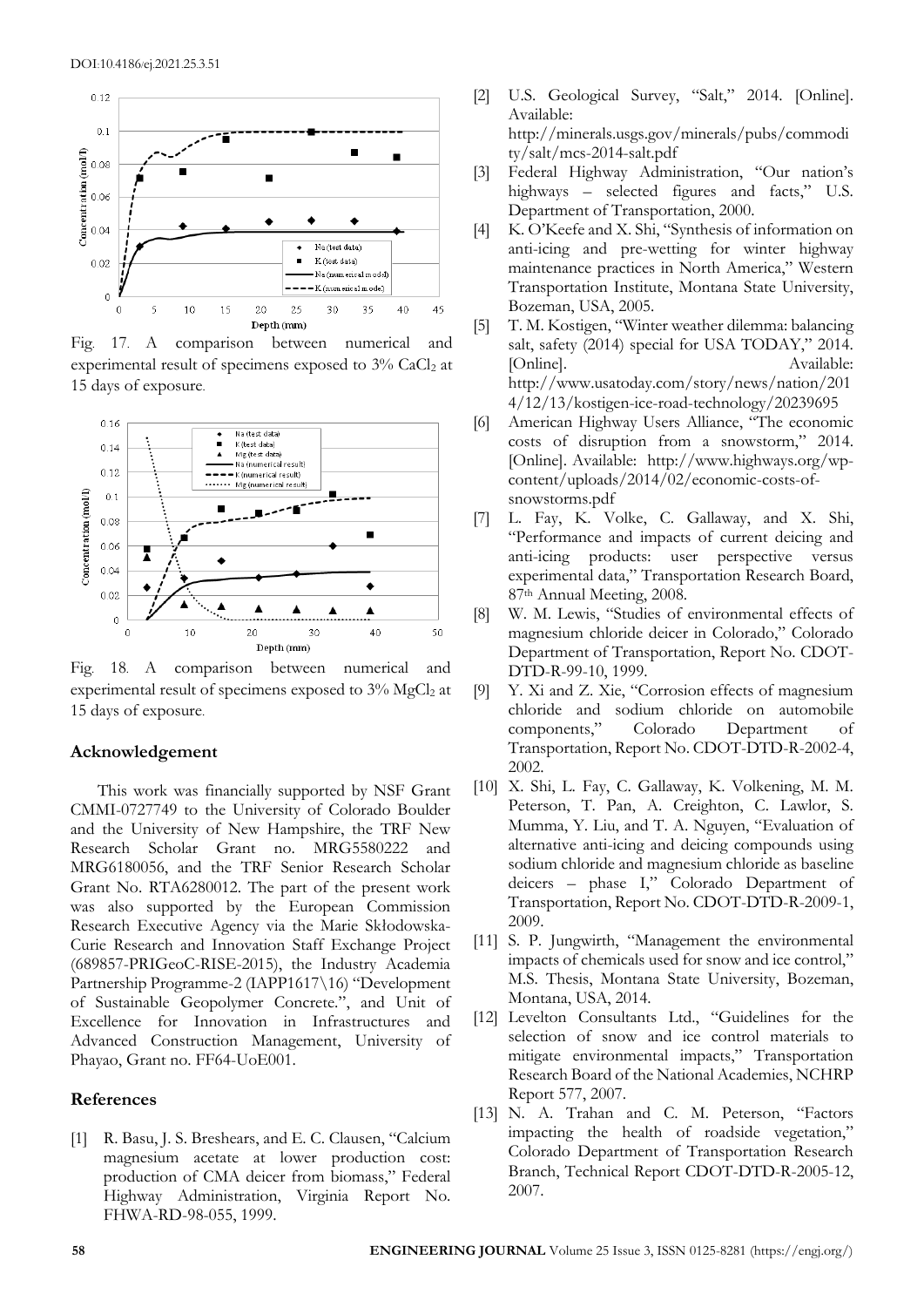- [14] M. J. Al-Hussaini, C. M. Sangha, B. A. Plunkett, and P. J. Walden, "The effect of chloride ion source on the free chloride ion percentages in OPC mortars," *Cem. Concr. Res.*, vol. 20, no. 5, pp. 739-745, 1990.
- [15] C. Arya, N. R. Buenfeld, and J. B. Newman, "Factors" influencing chloride-binding in concrete," *Cem. Concr. Res.*, vol. 20, no. 2, pp. 291-300, 1990.
- [16] American Society for Testing and Materials (ASTM), "Standard test method for water-soluble chloride in mortar and concrete," *ASTM C1218/1218M-15*, Annual Book of ASTM Standards. vol. 04.02, 2004.
- [17] N. Damrongwiriyanupap, "Modeling the penetration of multi-species aggressive chemicals into concrete structures," Ph.D. Dissertation, University of Colorado, Boulder, Colorado, USA, 2010.
- [18] L. Y. Li and C. L. Page, "Modeling of electrochemical chloride extraction from concrete: influence of ionic activity coefficients," *Comput. Mater. Sci.*, vol. 9, no. 3-4, pp. 303-308, 1998.
- [19] L. Y. Li and C. L. Page, "Finite element modeling of chloride removal from concrete by an electrochemical method," *Corros. Sci.*, vol. 42, no. 12, pp. 2145-2165, 2000.
- [20] N. Damrongwiriyanupap, L. Y. Li, and Y. Xi, "Coupled diffusion of chloride and other ions in saturated concrete," *Front. Archit. Civ. Eng. China*, vol. 5, no. 3, pp. 267-277, 2011.
- [21] N. Damrongwiriyanupap, L. Y. Li, and Y. Xi, "Coupled diffusion of multi-component chemicals in non-saturated concrete," *Comput. Concr.*, vol. 11, no. 3, pp. 201-222, 2013.
- [22] N. Damrongwiriyanupap, L. Y. Li, S. Limkatanyu, and Y. Xi, "Temperature effect on multi-ionic species diffusion in saturated concrete," *Comput. Concr.*, vol. 13, no. 2, pp. 149-171, 2014.
- [23] L. Y. Li, "A pore size distribution-based chloride transport model in concrete," *Mag. Concr. Res.*, vol. 66, no. 18, pp. 937-947, 2014.
- [24] Q. F. Liu, J. Yang, J. Xia, D. Eaterbrook, L. Y. Li, and X. Y. Lu, "A numerical study on chloride migration in cracked concrete using multicomponent ionic transport models," *Comput. Mater. Sci.*, vol. 99, pp. 396-416, 2015.
- [25] G. L. Feng, L. Y. Li, B. Kim, and Q. F. Liu, "Multiphase modelling of ionic transport in cementitious materials with surface charges," *Comput. Mater. Sci.*, vol. 111, pp. 339-349, 2016.



**Dr. Nattapong Damrongwiriyanupap** is currently an Associate Professor in Department of Civil Engineering, School of Engineering, University of Phayao, Thailand. He received his PhD in Structural Engineering and Structural Mechanics (SESM) from the University of Colorado, Boulder, USA.

His research interests focus on computational modeling of multi-physics transport in concrete, green concrete structures for sustainability, and reutilization of various solid wastes in concrete structures.



**Dr. Worahep Sae-Long** was born in Hat-Yai, Songkhla, Thailand in 1989. He received the B.S. degree in civil engineering from the Prince of Songkla University, Songkhla, Thailand in 2012 and the M.S. and Ph.D. degrees in structural engineering from Prince of Songkla University, Songkhla, Thailand, in 2019.

His research interests include soil structure interaction, numerical simulation, mathematical modelling, nanostructure systems, nonlinear analysis, and seismic analysis.



**Dr. Suchart Limkatanyu** is Professor in the Department of Civil Engineering at Prince of Songkla University, Thailand. He received his PhD in Structural Engineering and Structural Mechanics (SESM) from the University of Colorado, Boulder.

 His research interests focus on the seismic analysis, design and retrofitting of reinforced concrete structures, earthquake engineering, computational mechanics, nonlinear frame analysis, nanoengineering and technology, and multi-physics systems.